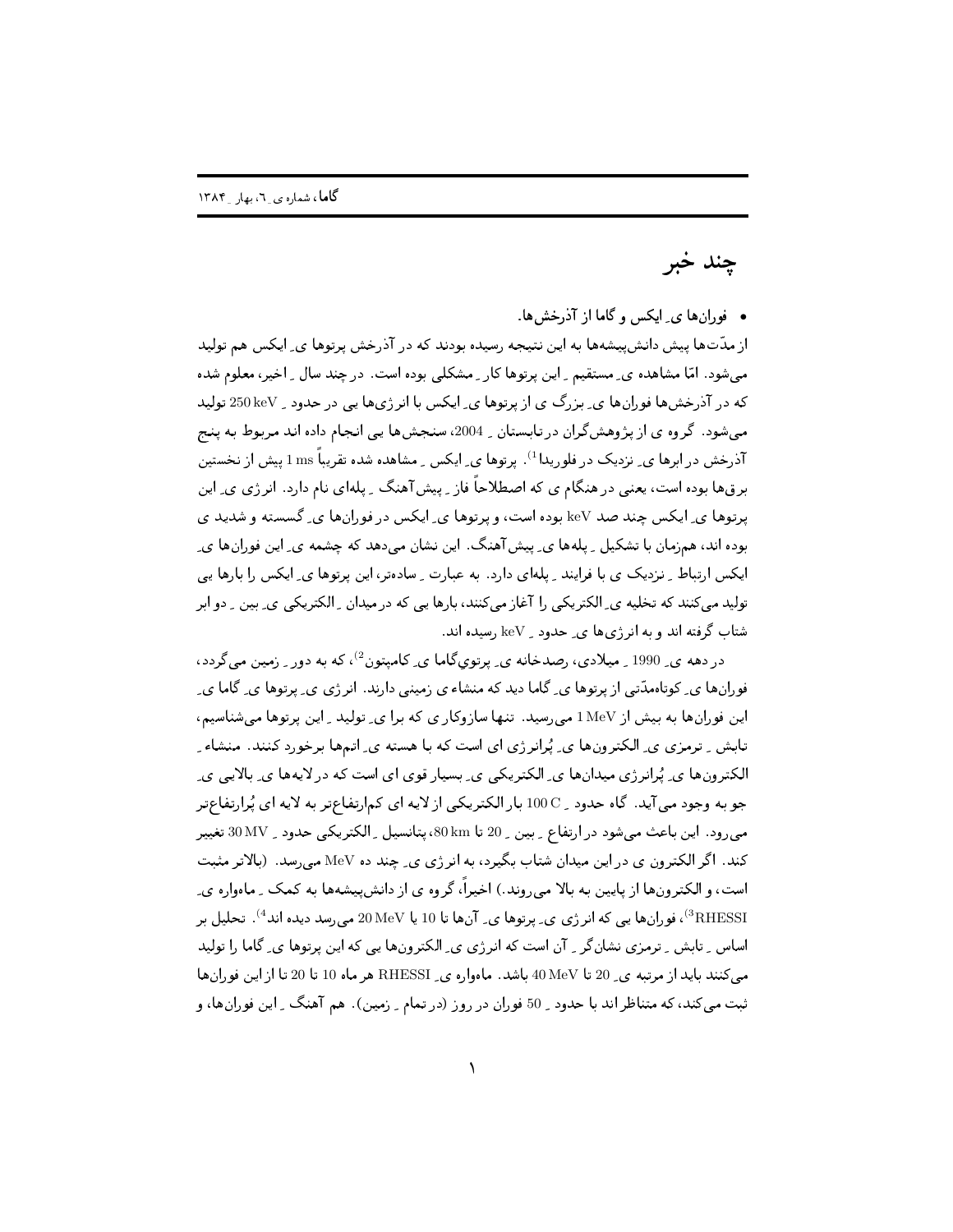هم بیشینه ی ِ انرژی ی ِ پرتوها، حدود ِ ده بار بزرگتر از چیز ی است که پیشتر تصوّر می شد. أحمد شريعتي

<sup>1)</sup> J. R. Dwyer *et al.*: X-ray bursts associated with leader steps in cloud-to-ground lightening, Geophysical Research Letters, vol. 32, p. L01803 (4 Jan 2005), <sup>2)</sup>Compton Gamma-Ray Observatory, <sup>3)</sup>Reuven Ramaty High Energy Solar Spectroscopic Imager, <sup>4)</sup>David M. Smith, et. al: Terrestrial Gamma-Ray Flashes Observed up to 20 MeV, Science, vol. 307, 18 Feb 2005, pp. 1085-1086

• چرا " ژیژسکُپ " په تمام په مهروداران تقریباً یک اندازه است؟ .<br>مهرهداران دستگاه \_ حسّي اي دارند موسوم به ابزار \_ دهليزي <sup>1)</sup> كه كار اش حس كردن \_ شتاب گرفتن و در نتیجه مسئول ِ حفظ ِ تعادل و به نوع ی جهتیابی است. (این را گاه ی "حس ِ ششم" مینامند). این عضو، که در استخوان ی در جمجمه ی ِ ما است (در گوش ِ درونی)، تشکیل شده از سه نیمحلقه ی ِ عمود بر هم. هر نیمحلقه در واقع لوله ای است که در آن شاره ای قرار دارد. شتاب گرفتن ِ سر (مثلاً چرخیدن \_ آن) باعث \_ حرکت \_ این شاره می شود. حرکت \_ شاره را پرده ای موسوم به مَکولا<sup>2)</sup> که رو ی ِ آن شاخکها یی حسی هست حس میکند. به این ترتیب پیامها یی به سیستم ِ عصبی می رود که باعث می شود مهرهدار تعادل اش را حفظ کند.

ابعاد \_ شعاع \_ بيروني اين حلقهها حدود \_ 3mm، و شعاع \_ دروني ي\_ آنها حدود \_ 0.2 mm است. تمام ِ گونهها ی ِ مهرهداران چنین ژیروسکوپ ی دارند. نکته ی ِ جالب این که اندازه ی ِ این حلقهها تقریباً مستقل از اندازه ی ِ گونه است! مثلاً با آن که وزن ِ نهنگ (وال) تقریباً 10<sup>5</sup> برابر ِ وزن ِ موش است، اندازہ ی۔ این حلقهها در نهنگ تقریباً فقط 3 برابر پاندازہ ی حلقهها ی ژیروسکوپ پہوش است. حرا؟

تاد شکوایژز<sup>3</sup>) از دانش کده ی ِ فیزیک و دانش کده ی ِ ریاضیات <sub>ب</sub> کاربردی و محاسباتی ی ِ کَلتِک<sup>4)</sup> در مقاله ای که در افیزیکال رویو لِتِرز چاپ شده مدعی است که علّت راین یک سان بودن راندازه ی حلقهها این است که این اندازه ی ِ خاص اندازه ی ِ بهینه است، و بنا بر این انتخاب ِ طبیعی منجر به تثبیت ِ این اندازه در جانوران میشود. به بیان ِ دیگر، با تغییر ِ اندازه ی ِ این حلقهها کارایی ی ِ این ژیروسکوپ کم میشود، و بنا بر این احتمال ِ بقا ی ِ حیوان کمتر میشود . سْکوایرز این نتیجه را از شبیهسازی ی ِ حرکت ِ شاره ی ِ درون ِ حلقهها به دست آورده است، به این ترتیب که چهار یارامتر برا ی ِ هندسه ی ِ حلقهها در نظر گرفته، و با شبیهسازی ابعاد ـِ لازم برا ی ِ بهینه بودن ـِ حساسیّت را به دست آورده، و دیده که این اندازهها همانها یی است که در مهرهداران هست. (ویژهگیها ی ِ سیّال، از جمله چگالی و گران روی در این سیّال معلوم است و چندان به گونه ی ِ جانور بستهگی ندارد .) أحمد شريعتي